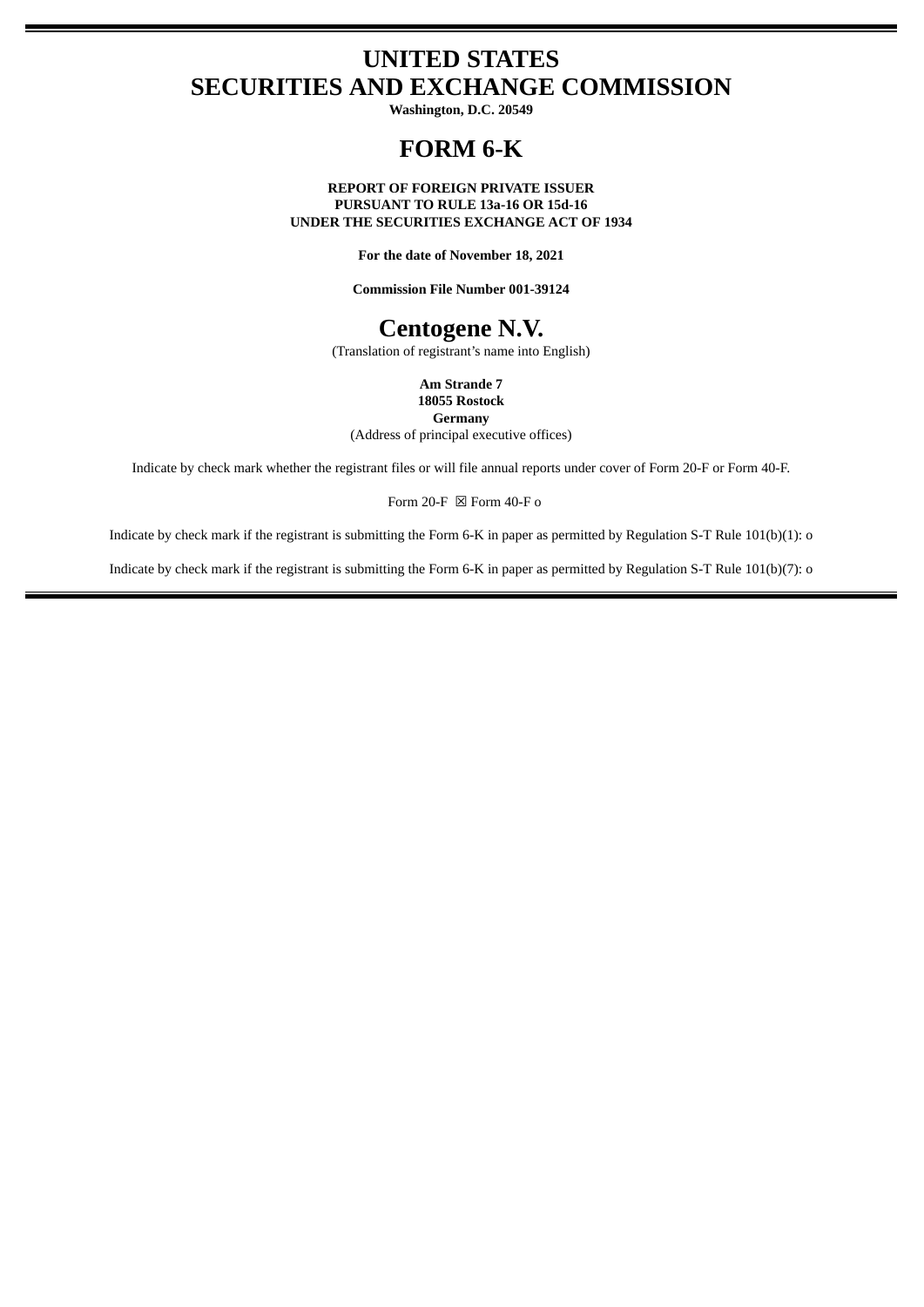### **Centogene N.V.**

On November 18, 2021, Centogene N.V. issued a press release titled "CENTOGENE to Announce Third Quarter 2021 Financial Results on November 24, 2021".

A copy of the press release is attached hereto as Exhibit 99.1.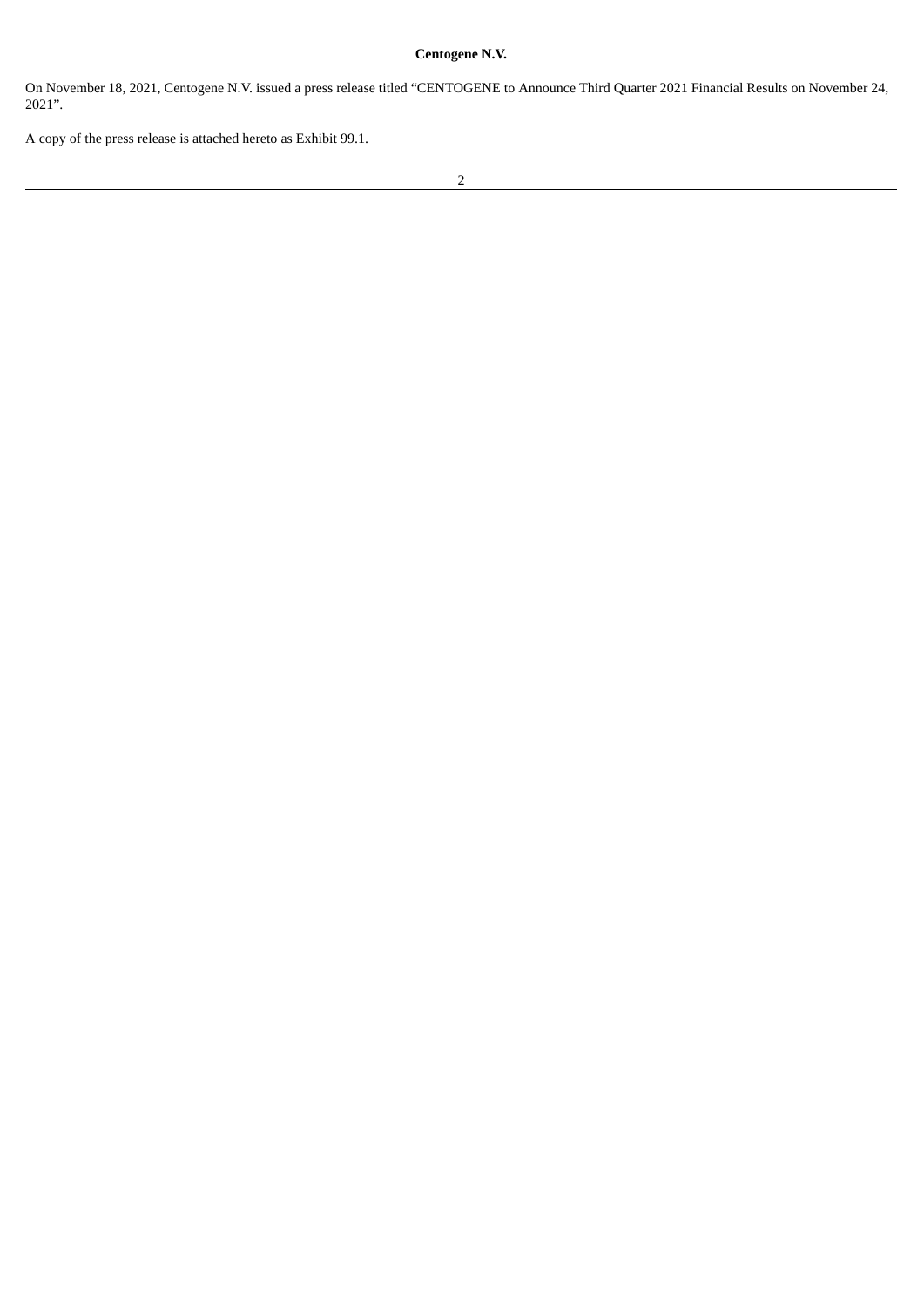#### **Signatures**

Pursuant to the requirements of the Securities Exchange Act of 1934, the registrant has duly caused this report to be signed on its behalf by the undersigned, thereunto duly authorized.

### CENTOGENE N.V.

Date: November 18, 2021

By: /s/ Rene Just

Name: Rene Just<br>Title: Chief Fina Chief Financial Officer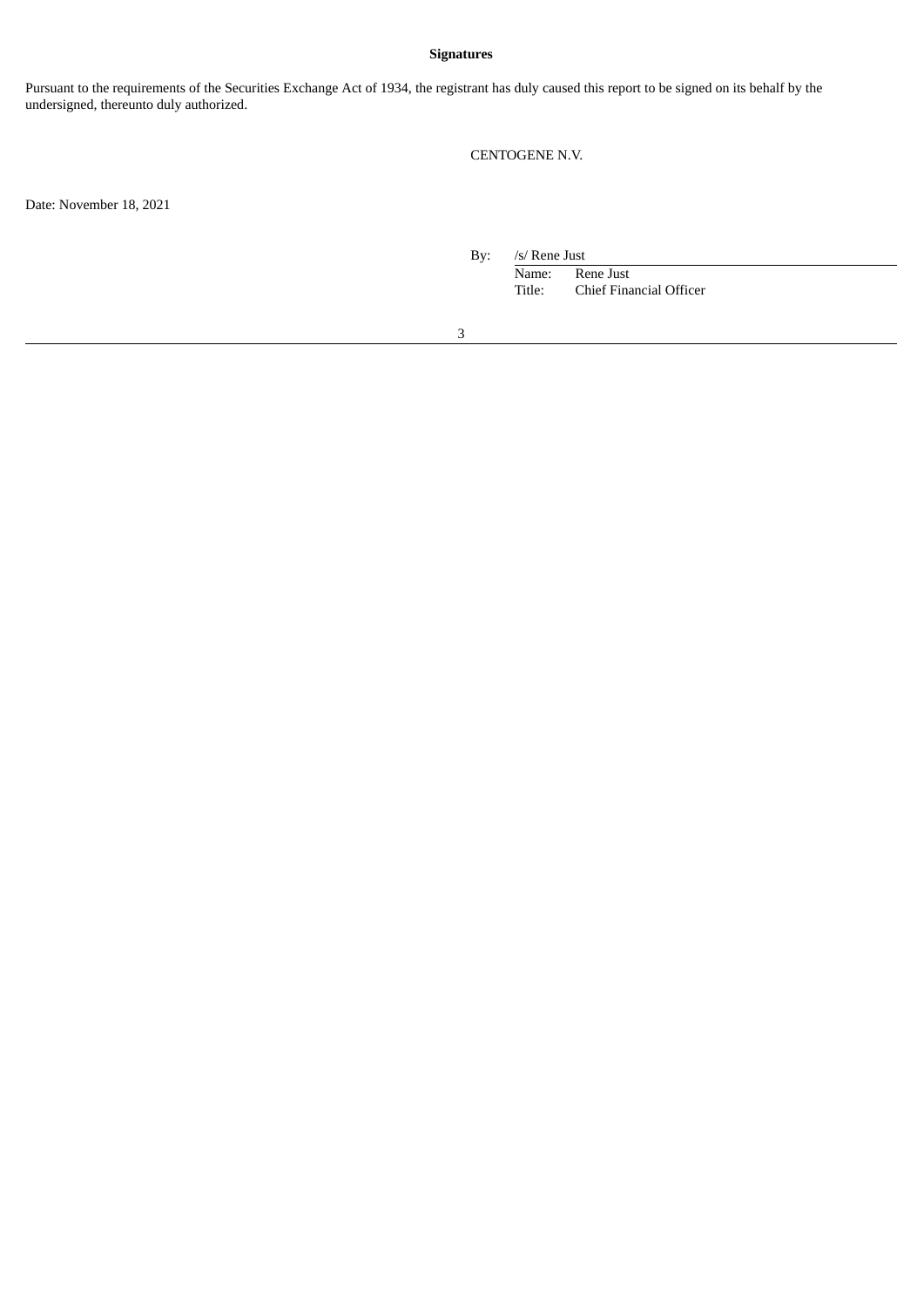

99.1 Press Release dated [November](#page-4-0) 18, 2021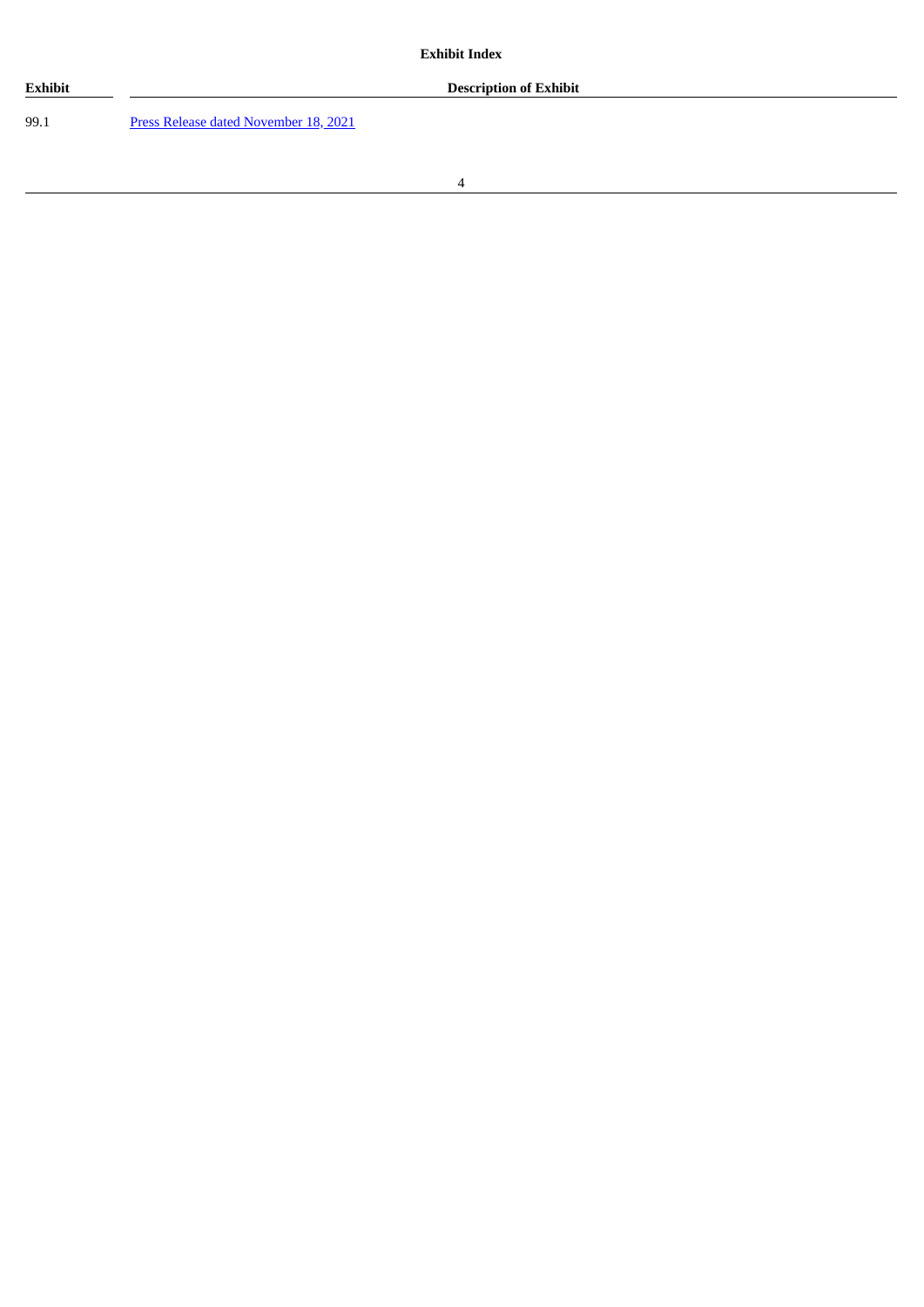

#### <span id="page-4-0"></span>**PRESS RELEASE**

#### **CENTOGENE to Announce Third Quarter 2021 Financial Results on November 24, 2021**

**CAMBRIDGE, Mass. and ROSTOCK, Germany, and BERLIN, November 18, 2021** (GLOBE NEWSWIRE) – Centogene N.V. (Nasdaq: CNTG), a commercial-stage company focused on generating data-driven insights to diagnose, understand, and treat rare diseases, today announced that it will issue its financial results for the quarter ended September 30, 2021, on Wednesday, November 24, 2021, and will host a conference call and webcast to discuss these results at 2 p.m. CET / 8 a.m. ET that day.

Participants may register in advance for the conference call and webcast to be held on November 24, 2021, at http://emea.directeventreg.com/registration/6469305**.**

Upon registering, each participant will be provided with Participant Dial In Numbers, a Direct Event Passcode, and a unique Registrant ID. Registrants can then join up to 10 minutes prior to the start of the call.

The webcast of the conference call and the slide deck will also be available on the Investor Relations page of the Company's website at http://investors.centogene.com.

#### **About CENTOGENE**

CENTOGENE engages in diagnosis and research around rare diseases transforming real-world clinical, genetic, and multiomic data to diagnose, understand, and treat rare diseases. Our goal is to bring rationality to treatment decisions and to accelerate the development of new orphan drugs by using our extensive rare disease knowledge and data. CENTOGENE has developed a global proprietary rare disease platform based on our real-world data repository with over 3.9 billion weighted data points from approximately 600,000 patients representing over 120 different countries.

The Company's platform includes epidemiologic, phenotypic, and genetic data that reflects a global population, as well as a biobank of patients' blood samples and cell cultures. CENTOGENE believes this represents the only platform focused on comprehensive analysis of multi-level data to improve the understanding of rare hereditary diseases. It allows for better identification and stratification of patients and their underlying diseases to enable and accelerate discovery, development, and access to orphan drugs. As of December 31, 2020, the Company collaborated with over 30 pharmaceutical partners.

Follow us on https://de.linkedin.com/company/centogene

#### **Forward-Looking Statements**

This press release contains "forward-looking statements" within the meaning of the U.S. federal securities laws. Statements contained herein that are not clearly historical in nature are forward-looking, and the words "anticipate," "believe," "continues," "expect," "estimate," "intend," "project," and similar expressions and future or conditional verbs such as "will," "would," "should," "could,"